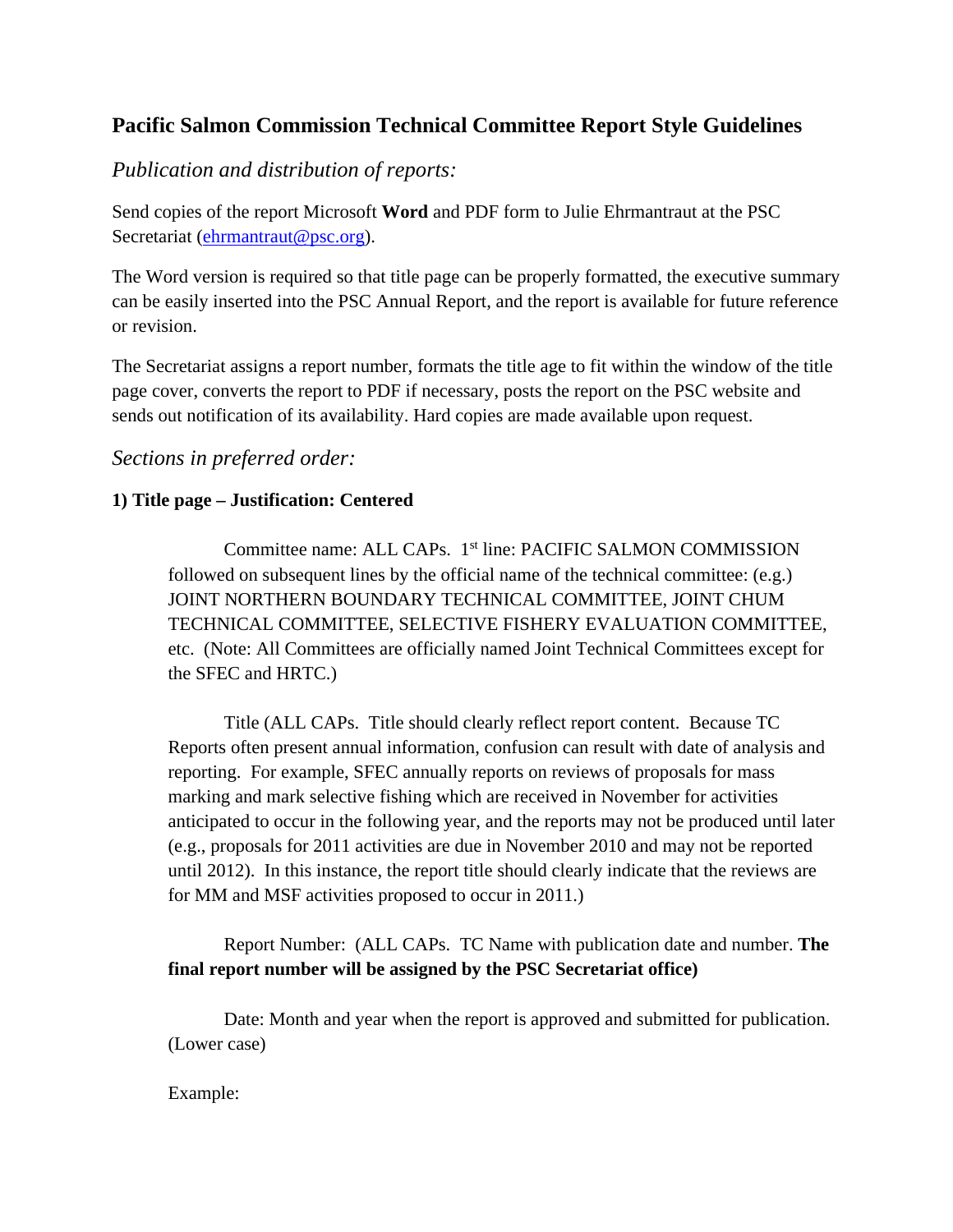#### PACIFIC SALMON COMMISSION SELECTIVE FISHERY EVALUATION COMMITTEE REGIONAL COORDINATION WORK GROUP

#### SUMMARY OF MASS MARKING ACTIVITIES AND MARK SELECTIVE FISHERIES CONDUCTED BY CANADA AND THE UNITED STATES, 2005-2009

REPORT SFEC (12)-1

April 2012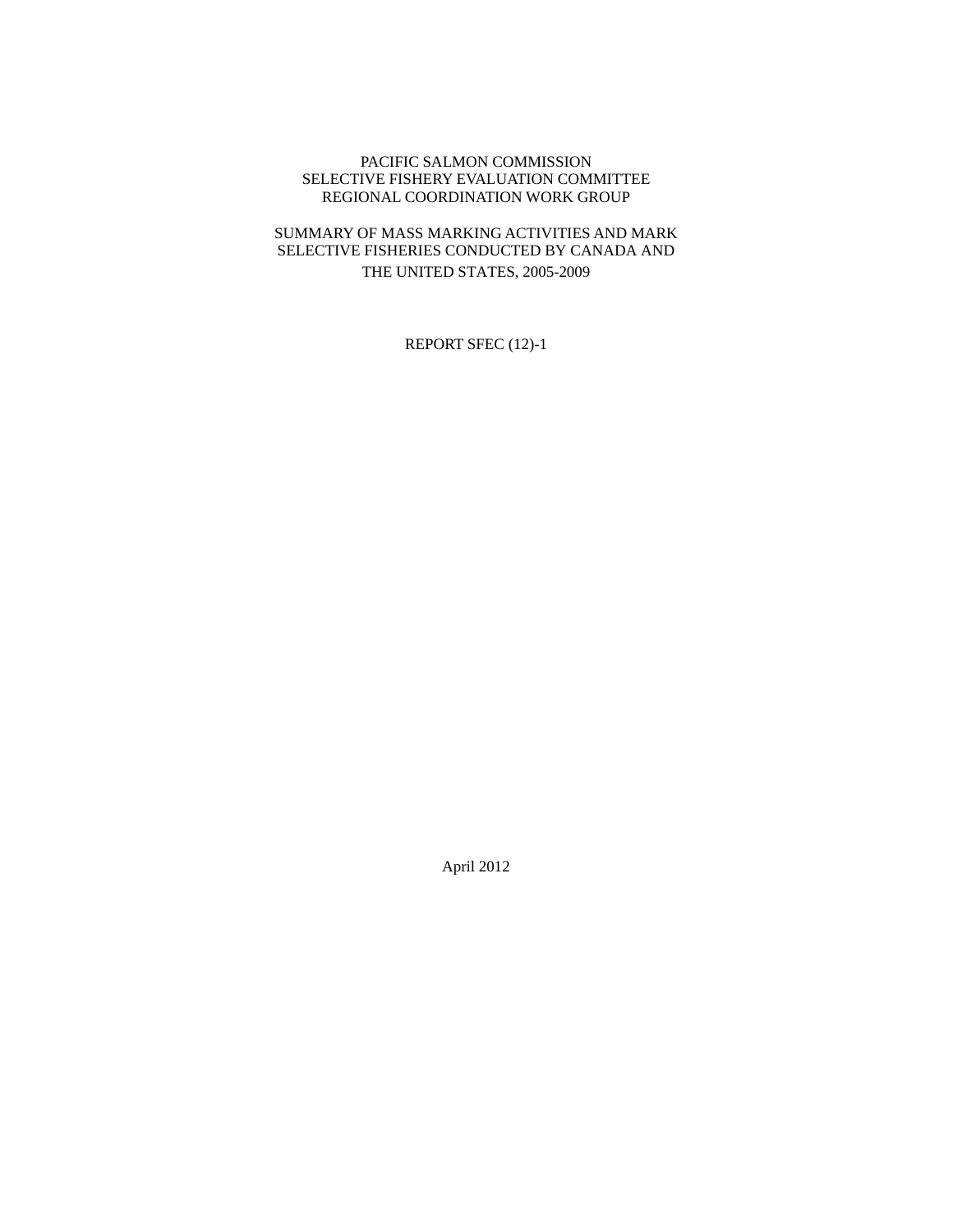#### 2) Committee Membership

List Canadian Members on the left and U.S. Members on the Right. List co-chairs first, then members alphabetically. Each name should be prefaced with title (e.g., Mr. Ms. Dr.) and followed by the acronym for their organization.

Example:

## **MEMBERSHIP OF THE CHINOOK TECHNICAL COMMITTEE**

Dr. Gayle Brown, CDFO Dr. Dave Bernard, ADF&G Ms. Diana Dobson, DFO Mr. Ryan Briscoe, ADF&G Mr. Roger Dunlop, FNC Mr. Ethan Clemons, ODFW Ms. Dawn Lewis, CDFO Dr. John H. Clark, ADF&G Ms. Teresa Ryan, FNC Mr. Gary Freitag, UAF Mr. Julian Sturhahn, CDFO Mr. Ed Jones, ADF&G Dr. Arlene Tompkins, CDFO Dr. Robert Kope, NMFS Mr. Ivan Winther, CDFO Mr. Brian Lynch, ADF&G Mr. Howie Wright, FNC Music Ms. Marianne McClure, CRITFC Dr. Antonio Velez-Espino, DFO Mr. Scott McPherson, ADF&G

**Canadian Members United States Members** Mr. Chuck Parken, Co-Chair, CDFO Dr. Rishi Sharma, Co-Chair, CRITFC Mr. Richard Bailey, CDFO Mr. John Carlile, Co-Chair, ADF&G Dr. Gary Morishima, QIN Mr. James Packer, WDFW Dr. Ken Warheit, WDFW Mr. Alex Wertheimer, NMFS Mr. Henry Yuen, USFWS Dr. Marianna Alexandersdottir, NWIFC Dr. Yong-Woo Lee, WDFW Mr. William Templin, ADF&G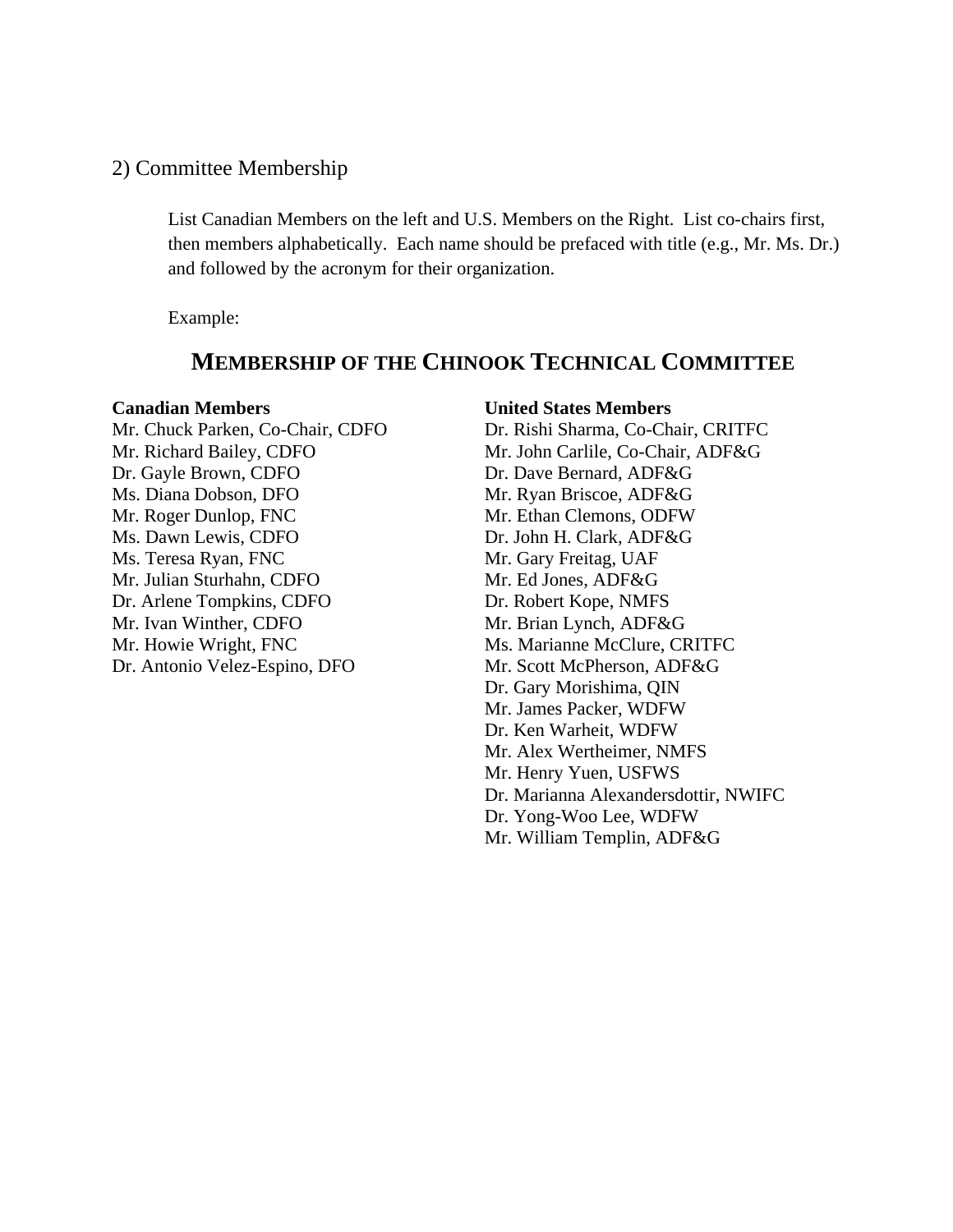# 3) List of Acronyms with Definitions

Each Committee should include its own list of preferred acronyms, two sets of two columns Acronym followed by definition, in alphabetical order.

Example:

|                  | <b>LIST OF ACRONYMS WITH DEFINITIONS</b>                           |                  |                                                                                             |
|------------------|--------------------------------------------------------------------|------------------|---------------------------------------------------------------------------------------------|
| <b>AABM</b>      | <b>Aggregate Abundance Based</b><br>Management                     | <b>MSF</b>       | Mark-Selective Fishery                                                                      |
| AC               | Allowable Catch                                                    | <b>MSH</b>       | Maximum sustainable harvest                                                                 |
| AI               | Abundance Index                                                    | <b>MSY</b>       | Maximum Sustainable Yield for a<br>stock, in adult equivalents                              |
| ADF&G            | Alaska Department of Fish & Game                                   | <b>MSY</b><br>ER | Exploitation Rate sustainable at the<br>escapement goal for a stock, in AEQs                |
| <b>AEQ</b>       | <b>Adult Equivalent</b>                                            | <b>NBC</b>       | Northern British Columbia Dixon<br>Entrance to Kitimat including Queen<br>Charlotte Islands |
| <b>Agreement</b> | June 30, 1999 PST Annex and the<br>related Agreement               | <b>NA</b>        | Not Available                                                                               |
| <b>AUC</b>       | Area Under the Curve                                               | <b>NBC</b>       | Northern British Columbia Dixon<br>Entrance to Kitimat including Queen<br>Charlotte Islands |
| <b>AWG</b>       | Analytical Working Group of the CTC                                | NM               | <b>Nautical Mile</b>                                                                        |
| <b>BCAFC</b>     | British Columbia Aboriginal Fisheries<br>Commission                | <b>NMFS</b>      | <b>National Marine Fisheries Service</b>                                                    |
| <b>BTR</b>       | <b>Base Terminal Run</b>                                           | <b>NOC</b>       | Oregon Coastal North Migrating<br><b>Stocks</b>                                             |
| C&S              | Ceremonial & Subsistence                                           | <b>NPS</b>       | North Puget Sound                                                                           |
| <b>CBC</b>       | Central British Columbia Fishing area<br>- Kitimat to Cape Caution | NPS-<br>S/F      | North Puget Sound Summer/Fall<br>Chinook stock                                              |
| <b>CCMP</b>      | Comprehensive Chinook Management<br>Plan                           | <b>NR</b>        | Not Representative                                                                          |
| <b>CDFO</b>      | Canadian Department of Fisheries &<br>Oceans                       | <b>NWIFC</b>     | Northwest Indian Fisheries<br>Commission                                                    |
| CI               | Confidence Interval                                                | <b>ODFW</b>      | Oregon Department of Fish & Wildlife                                                        |
| <b>CNR</b>       | Chinook Non-retention                                              | <b>PFMC</b>      | Pacific Fisheries Management Council                                                        |
| CR               | Columbia River                                                     | <b>PS</b>        | <b>Puget Sound</b>                                                                          |
| <b>CRITFC</b>    | Columbia River Intertribal Fish<br>Commission                      | <b>PSC</b>       | Pacific Salmon Commission                                                                   |
| <b>CRFMP</b>     | Columbia River Fishery Management<br>Plan                          | <b>PSARC</b>     | Pacific Scientific Advice Review<br>Committee                                               |
| <b>CTC</b>       | <b>Chinook Technical Committee</b>                                 | <b>PSMFC</b>     | Pacific States Marine Fisheries<br>Commission                                               |
| <b>CUS</b>       | Columbia Upriver Spring Chinook<br>stock                           | <b>PST</b>       | Pacific Salmon Treaty                                                                       |
| <b>CWT</b>       | Coded Wire Tag                                                     | <b>QDNR</b>      | Quinault Department of Natural<br>Resources, Division of fisheries                          |
| <b>DIT</b>       | Double Index Tag                                                   | QIN              | <b>Quinault Nation</b>                                                                      |
| <b>ESA</b>       | U.S. Endangered Species Act                                        | QCI              | Queen Charlotte Islands                                                                     |
| Est+fw           | Estuary Plus Fresh Water Area                                      | <b>RER</b>       | <b>Recovery Exploitation Rate</b>                                                           |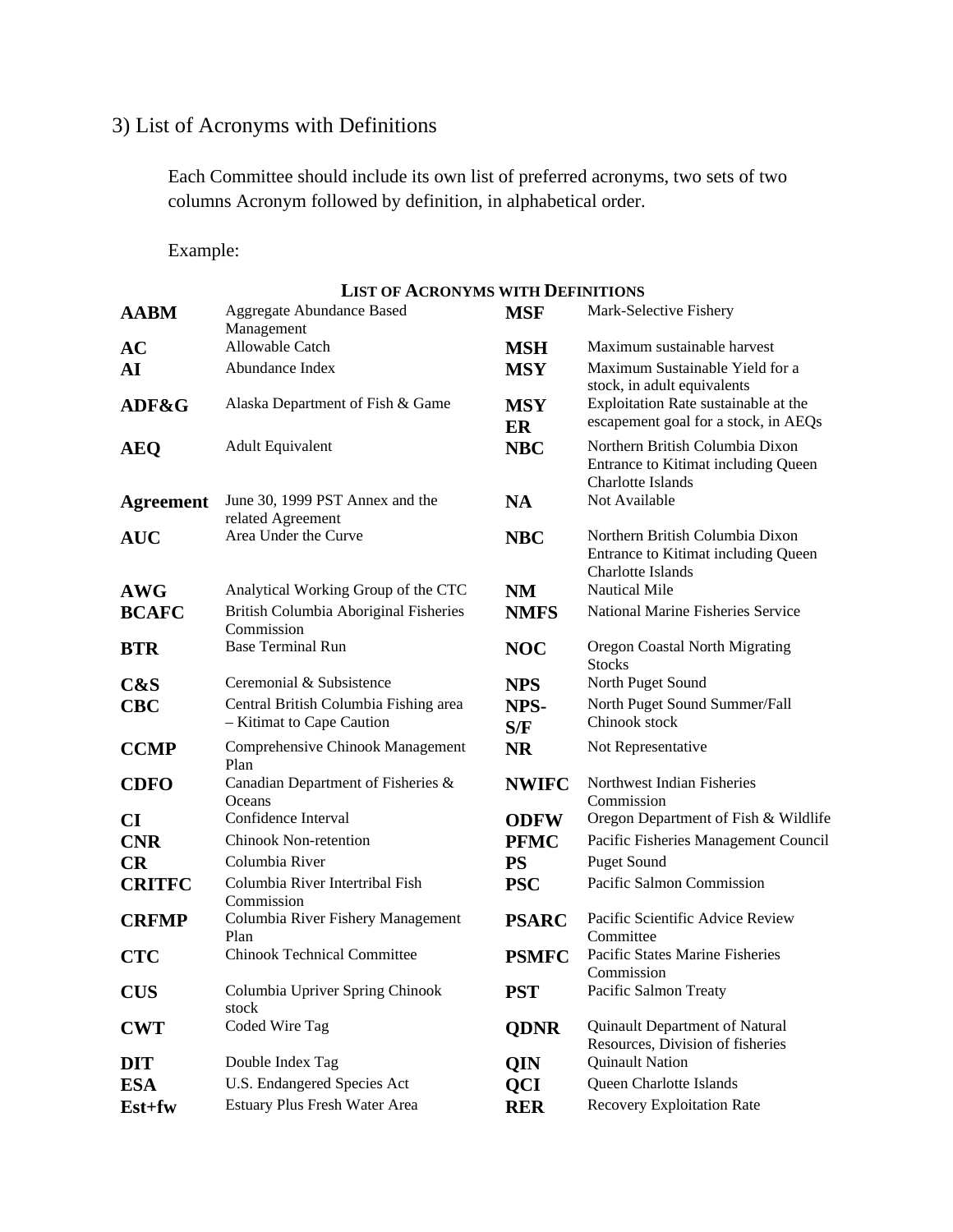| FL          | Fork Length                             | $S_{MSY}$    | Escapement producing MSY                                      |
|-------------|-----------------------------------------|--------------|---------------------------------------------------------------|
| <b>FMP</b>  | PFMC Framework Management Plan          | <b>SEAK</b>  | Southeast Alaska Cape Suckling to<br>Dixon Entrance           |
| <b>FNC</b>  | <b>First Nations Caucus</b>             | SG           | Strait of Georgia                                             |
| <b>FOG</b>  | <b>Fisheries Operational Guidelines</b> | <b>SPS</b>   | South Puget Sound                                             |
| <b>FR</b>   | <b>Fraser River</b>                     | <b>SWVI</b>  | Southwest Vancouver Island                                    |
| <b>GCG</b>  | Gene Conservation Group                 | <b>TAC</b>   | <b>Technical Advisory Committee</b>                           |
| <b>GW</b>   | Gitwinksihlkw                           | <b>TBR</b>   | <b>Transboundary Rivers</b>                                   |
| <b>GS</b>   | Strait of Georgia                       | <b>TTC</b>   | <b>Transboundary Technical Committee</b>                      |
| <b>HOR</b>  | Hatchery Origin Returns                 | <b>UAF</b>   | University of Alaska Fairbanks                                |
| <b>IDFG</b> | Idaho Department of Fish & Game         | <b>UFR</b>   | <b>Upper Fraser River</b>                                     |
| <b>IDL</b>  | InterDam Loss                           | <b>UGS</b>   | <b>Upper Strait of Georgia</b>                                |
| IM.         | <b>Incidental Mortality</b>             | <b>USCTC</b> | U.S. members of the CTC                                       |
| <b>ISBM</b> | Individual stock based management       | <b>USFWS</b> | U.S. Fish & Wildlife Service                                  |
| <b>LFR</b>  | <b>Lower Fraser River</b>               | <b>UW</b>    | University of Washington                                      |
| <b>LGS</b>  | Lower Strait of Georgia                 | WA/OR        | Ocean areas off Washington and<br>Oregon North of Cape Falcon |
| mar         | Marine Area                             | WAC          | <b>Washington Coast (Grays Harbor</b><br>northward)           |
| $mar+fw$    | Marine Plus Fresh Water Area            | WACO         | Washington, Oregon, Columbia River<br>Chinook stock group     |
| <b>MOC</b>  | Mid Oregon Coast                        | WCVI         | <b>West Coast Vancouver Island</b><br>excluding Area 20       |
| <b>MRP</b>  | Mark-Recovery Program                   | WDFW         | <b>Washington Department of Fisheries</b><br>and Wildlife     |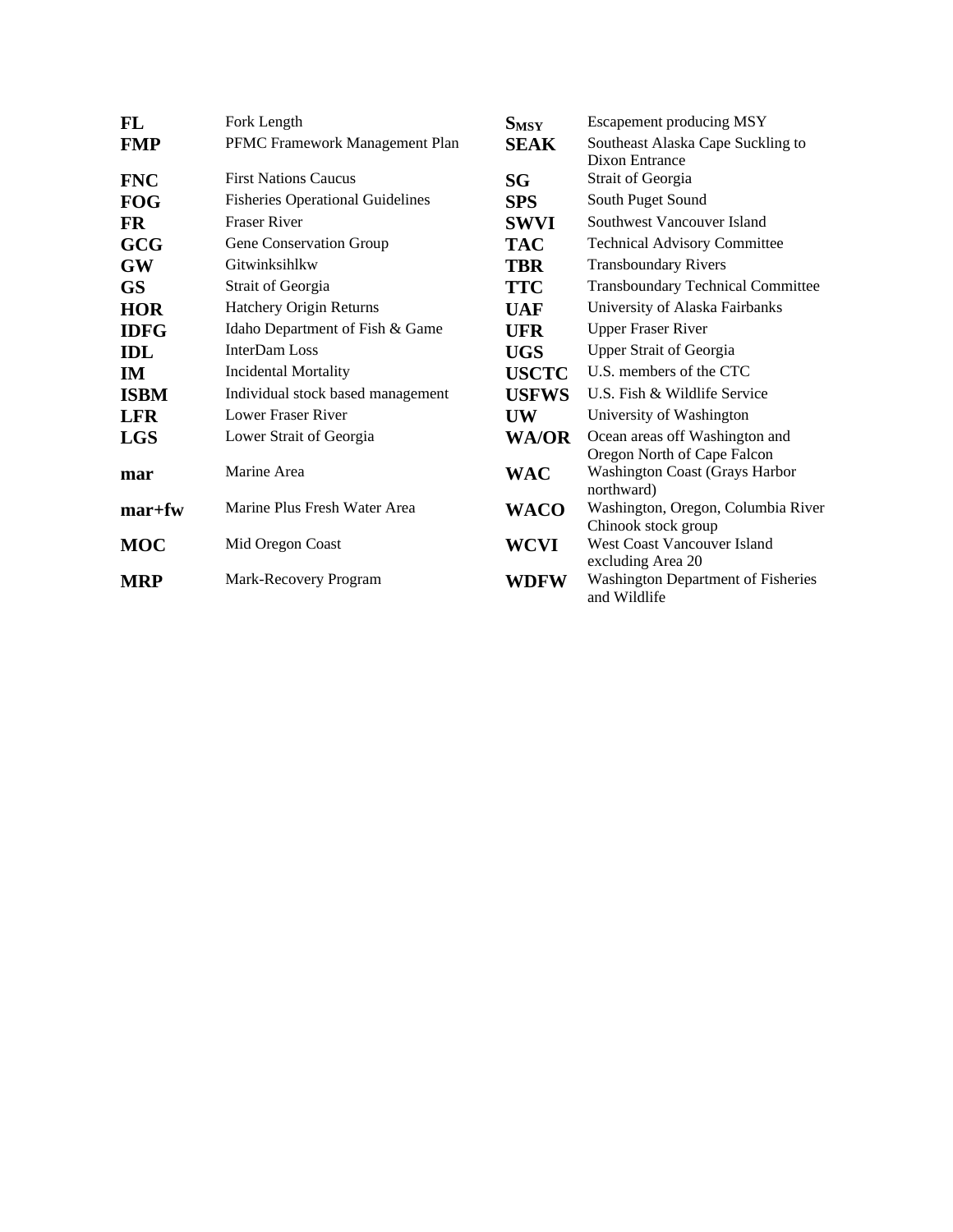- 4) Table with definitions for notation used in equations (if applicable)
- 5) Glossary of terms (if applicable)
- 6) Table of contents

(See CTC template for preferred format). Include a list of appendices instead of a separate table.

Example:

# **TABLE OF CONTENTS**

| Appendix A | ZZZ. |
|------------|------|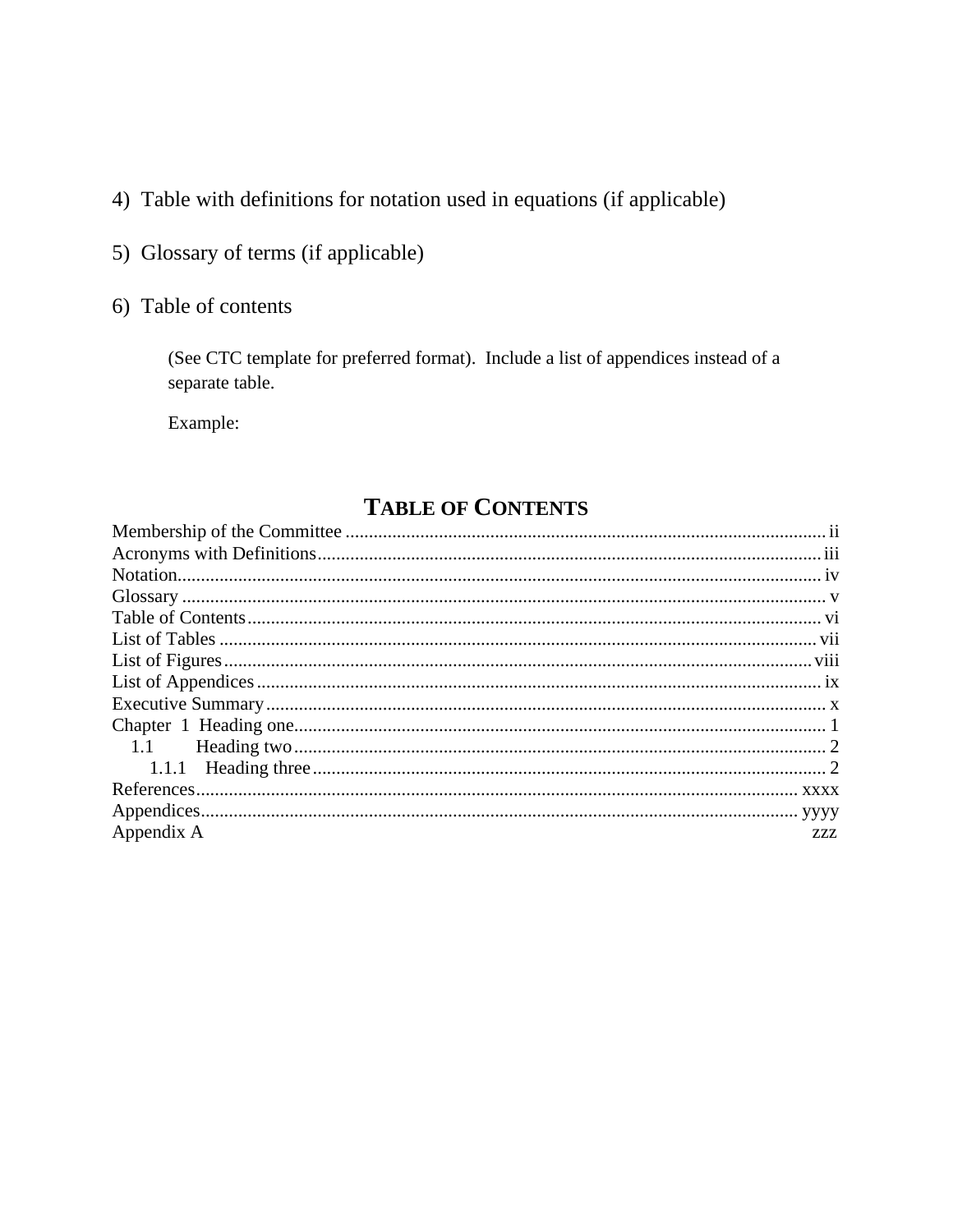#### 7) List of Tables

(See CTC template for preferred format).

### 8) List of Figures

(See CTC template for preferred format).

#### 9) Executive Summary (required)

Executive summaries are required as they are incorporated into PSC annual reports.

#### 10) Body of Report

**Margins:** Top, Bottom, Left, Right 1"

**Preferred font** style for use in the body of the reports is **times roman** 12 pt.

**Preferred headings style**: (see CTC report template as example for sizes and styles of headings.)

**Preferred font for Tables**: (see CTC report template as example for sizes and styles of headings.)

#### **Pagination:**

No page numbers on title page Alignment: bottom right Preliminary pages: use roman numerals beginning with ii, through the end of the Executive Summary Begin page 1 with the Executive Summary Sections/Appendices **not** numbered separately – continue pagination to end of report

#### **Figures and Tables:**

Numbering: Tables and figures should be identified by Chapter, followed by a period, followed by a number (consecutive), followed by a tab, followed by a brief description sufficient to identify content.

Example:

Table 1.1. U.S. and Canadian ISBM fisheries used in the CTC exploitation rate analysis and PSC Chinook Model.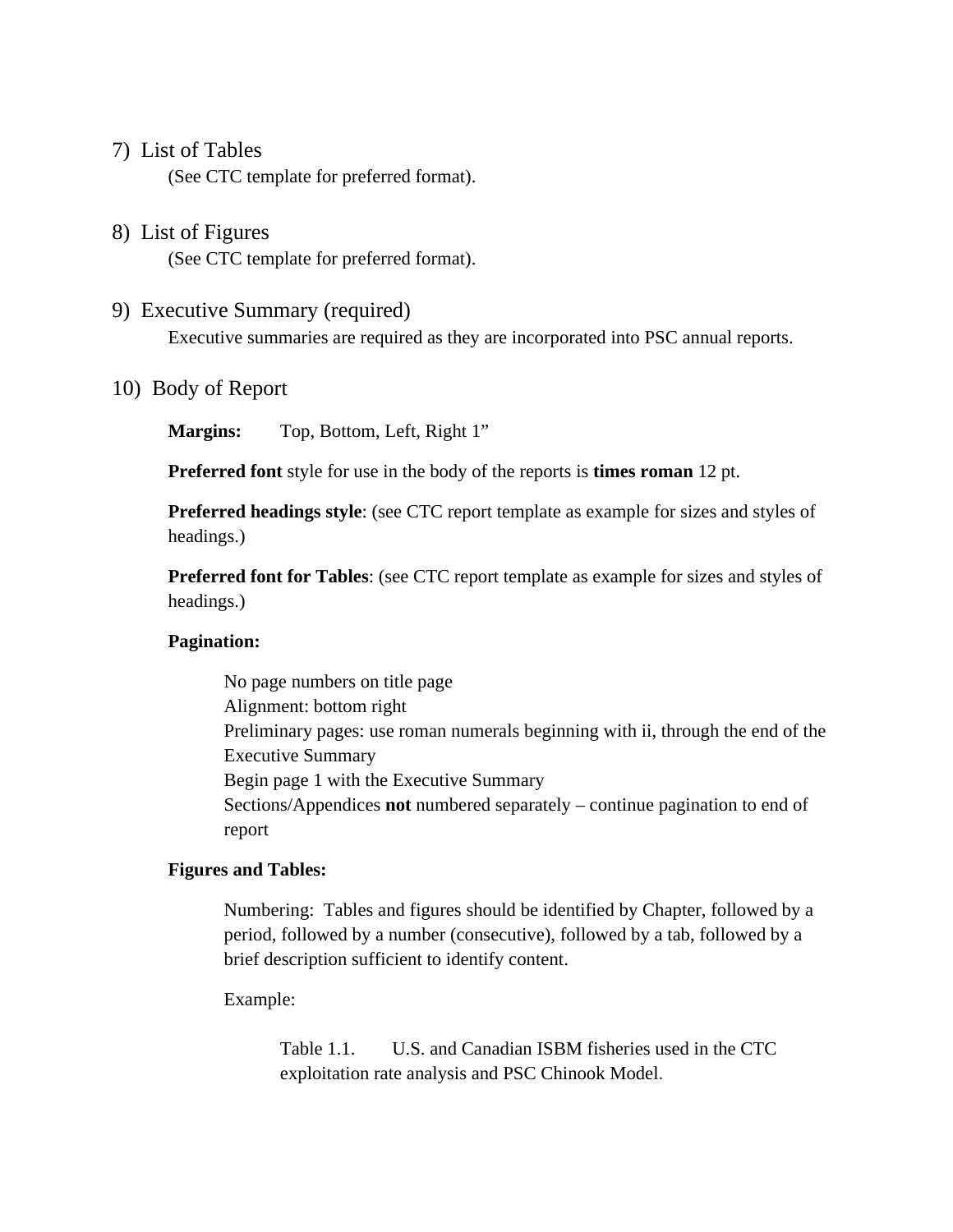Use of colour: Hardcopies of reports will not be printed using colour due to cost concerns. Keep this in mind when creating tables and figures.

Figures should be inserted as pictures.

The CTC template also speaks to lists, equations, and to captions and cross references in tables and figures.

#### **Footnotes and Endnotes**

Number consecutively. Preferred font: **times roman** 10 pt.

#### **Citations and References**

See general MLA guidelines: http://library.concordia.ca/help/howto/mla.php

#### 11) References

See general MLA guidelines: http://library.concordia.ca/help/howto/mla.php

#### 12) Appendices

List appendices consecutively beginning with the letter A. If the appendix consists of several parts, include a table of contents with each part identified consecutively, e.g., Appendix A.1, followed by a brief description, and page number.

Example:

Appendix A. Landed Chinook salmon catches by region and gear from 1975-2010.

Appendix A.1 Southeast Alaska Chinook salmon catches.................................................91 Appendix A.2 Northern British Columbia (NBC) Chinook salmon catches. ...................92 ….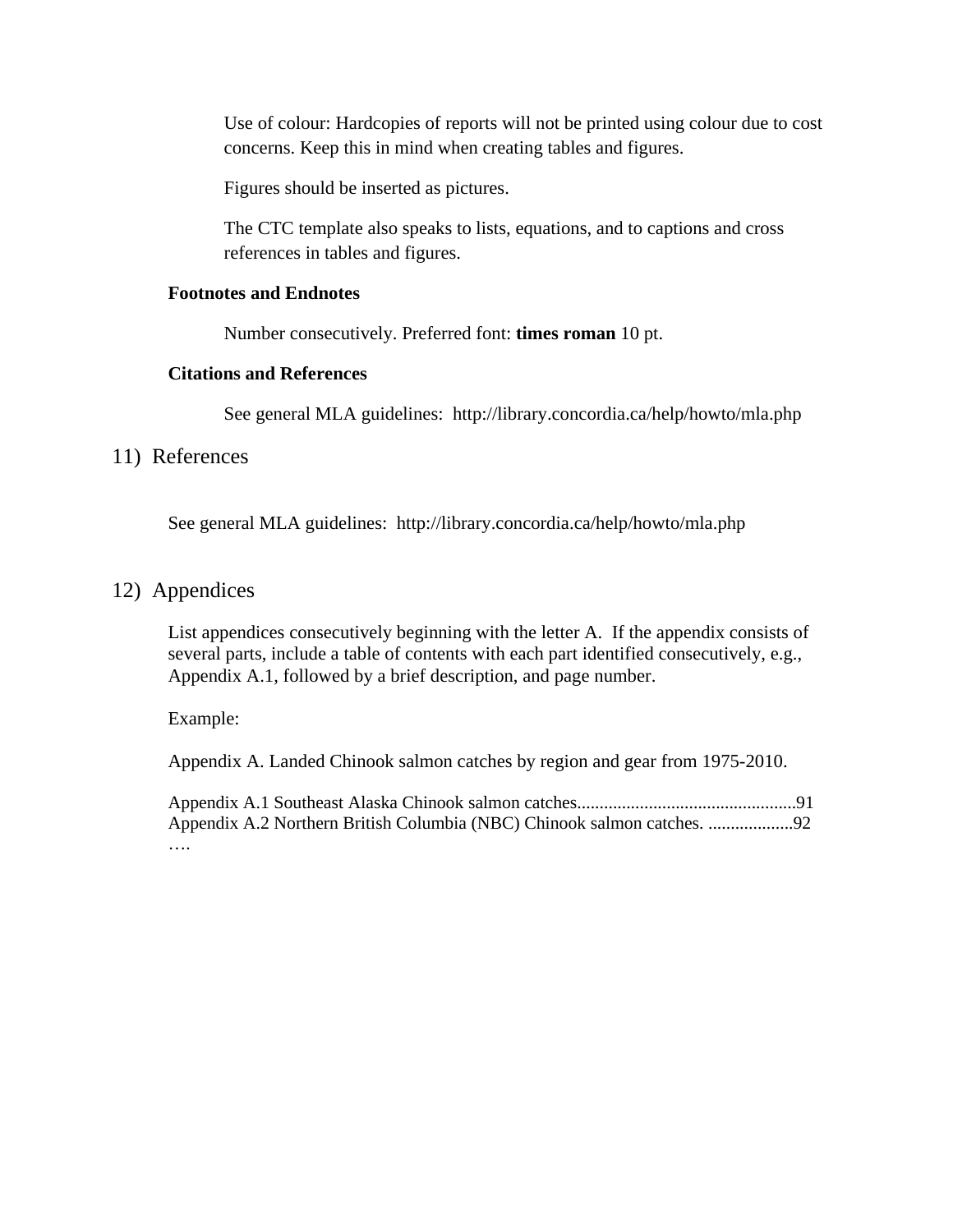# **Attachment 1**

*CTC Technical Report Template*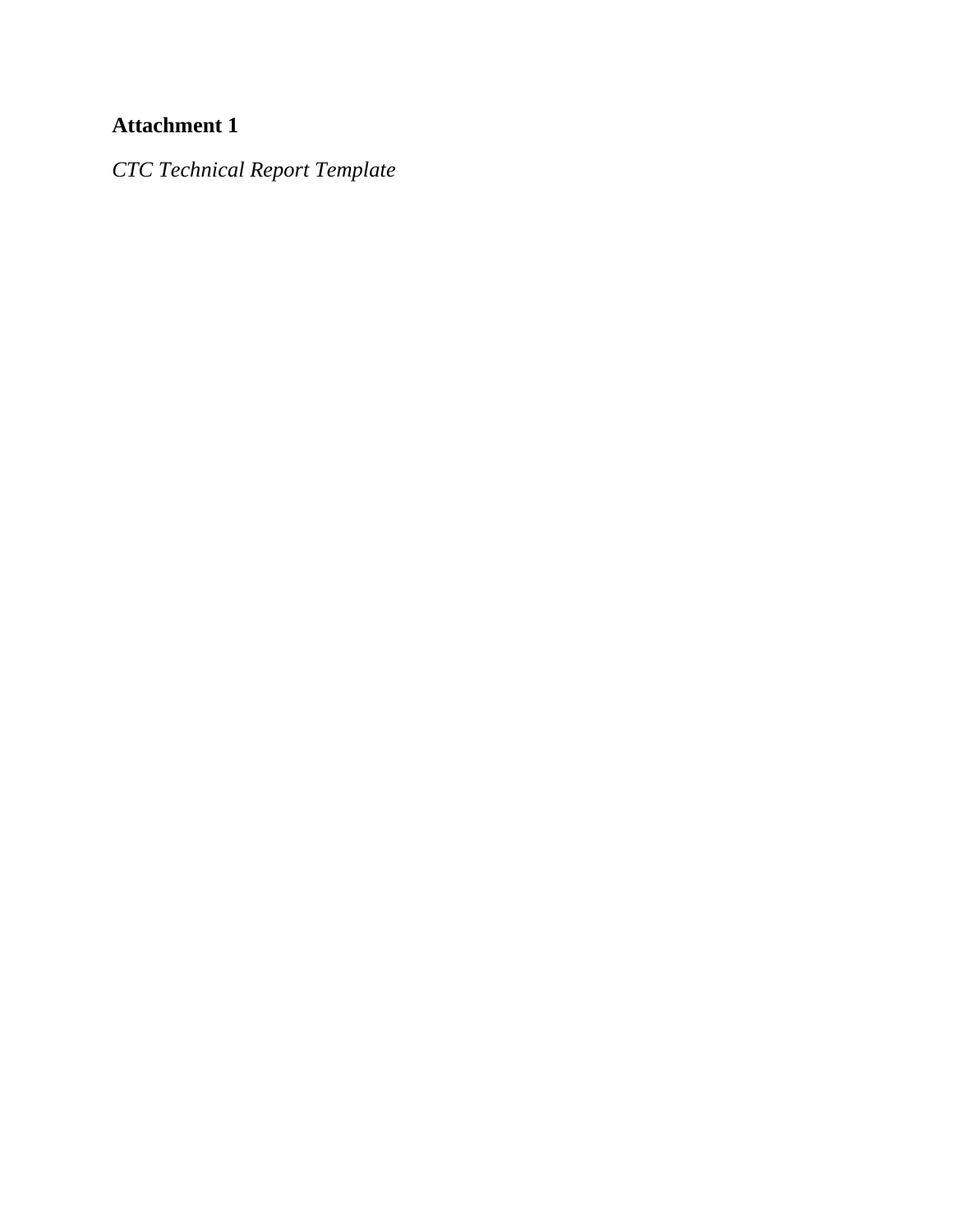#### PACIFIC SALMON COMMISSION **JOINT CHINOOK** TECHNICAL COMMITTEE REPORT

#### **TITLE**

#### **REPORT TCCHINOOK (yy)-xx**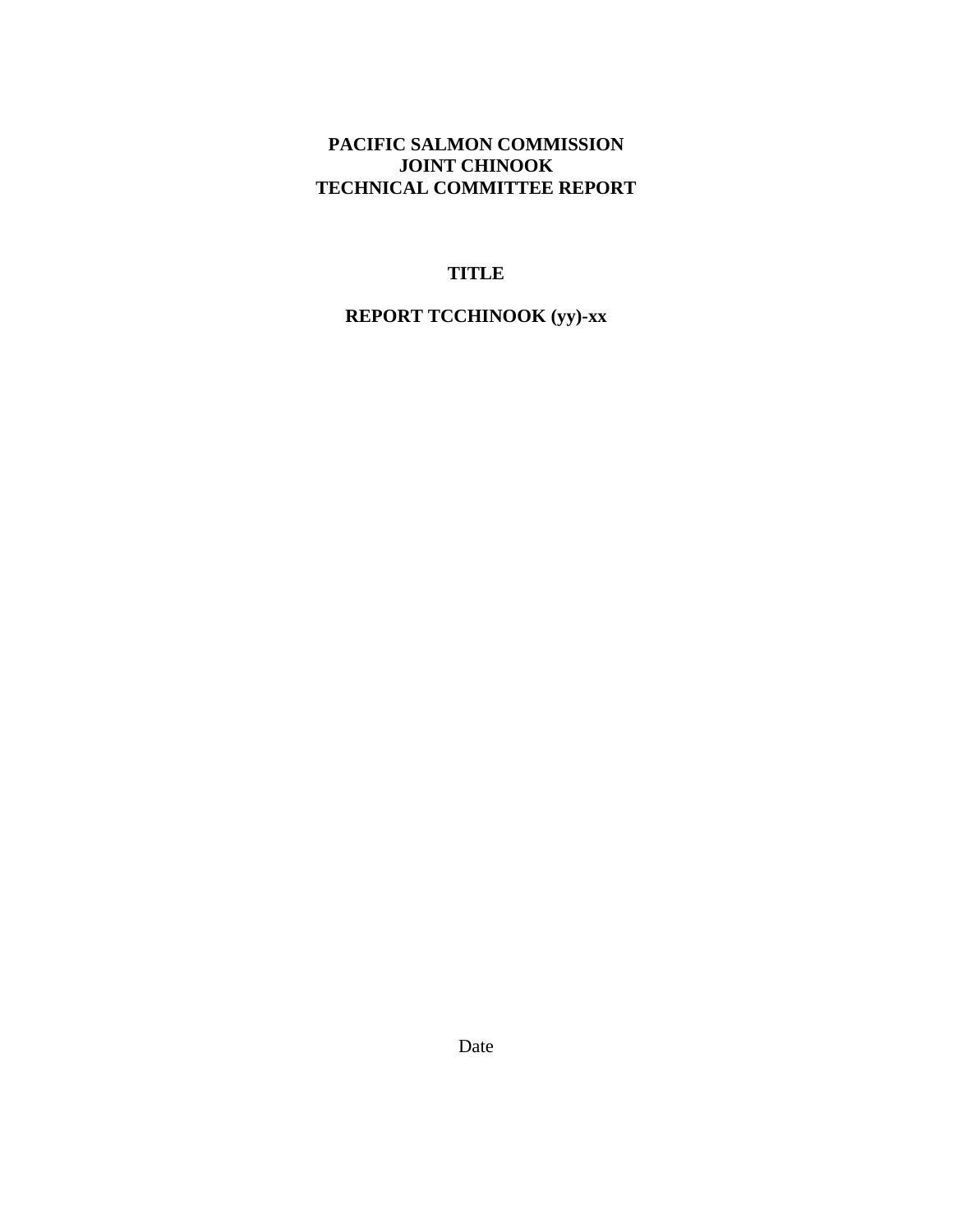### **MEMBERSHIP OF THE CHINOOK TECHNICAL COMMITTEE**

Mr. Richard Bailey, CDFO Mr. John Carlile, Co-Chair, ADF&G Dr. Gayle Brown, CDFO Dr. Dave Bernard, ADF&G Ms. Diana Dobson, DFO Mr. Ryan Briscoe, ADF&G Mr. Roger Dunlop, FNC Mr. Ethan Clemons, ODFW Ms. Dawn Lewis, CDFO Dr. John H. Clark, ADF&G Ms. Teresa Ryan, FNC Mr. Gary Freitag, UAF Mr. Julian Sturhahn, CDFO Mr. Ed Jones, ADF&G Dr. Arlene Tompkins, CDFO<br>
Dr. Robert Kope, NMFS<br>
Mr. Ivan Winther, CDFO<br>
Mr. Brian Lynch, ADF&G Mr. Ivan Winther, CDFO Mr. Howie Wright, FNC Ms. Marianne McClure, CRITFC Dr. Antonio Velez-Espino, DFO Mr. Scott McPherson, ADF&G

#### **Canadian Members United States Members**

Mr. Chuck Parken, Co-Chair, CDFO Dr. Rishi Sharma, Co-Chair, CRITFC Dr. Gary Morishima, QIN Mr. James Packer, WDFW Dr. Ken Warheit, WDFW Mr. Alex Wertheimer, NMFS Mr. Henry Yuen, USFWS Dr. Marianna Alexandersdottir, NWIFC Dr. Yong-Woo Lee, WDFW Mr. William Templin, ADF&G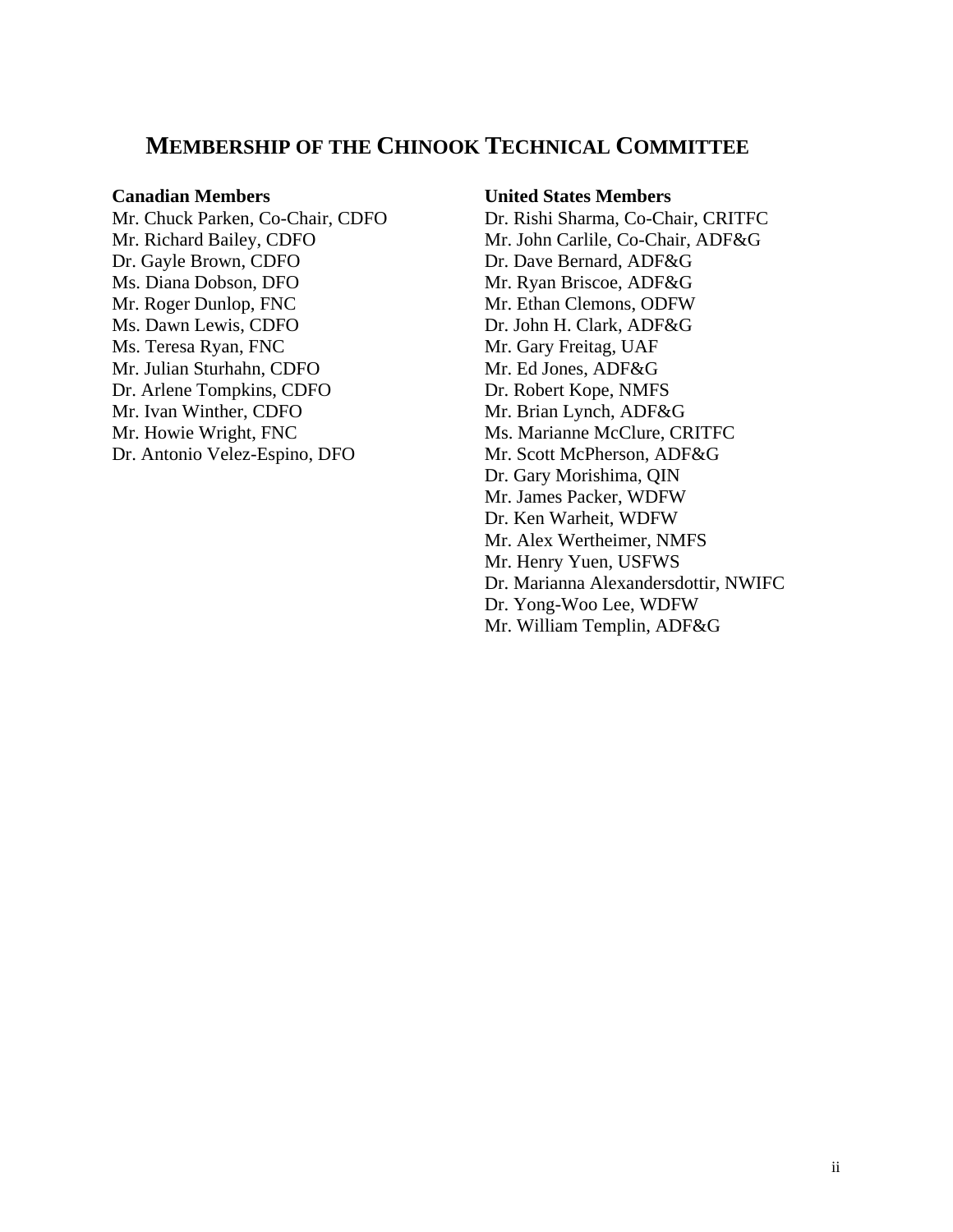## **LIST OF ACRONYMS WITH DEFINITIONS**

| <b>AABM</b><br>AC<br>AI       | Aggregate Abundance Based Management<br>Allowable Catch<br>Abundance Index                 | <b>MSF</b><br><b>MSH</b><br><b>MSY</b> | Mark-Selective Fishery<br>Maximum sustainable harvest<br>Maximum Sustainable Yield for a stock, in |
|-------------------------------|--------------------------------------------------------------------------------------------|----------------------------------------|----------------------------------------------------------------------------------------------------|
| ADF&G                         | Alaska Department of Fish & Game                                                           | <b>MSY ER</b>                          | adult equivalents<br>Exploitation Rate sustainable at the<br>escapement goal for a stock, in AEQs  |
| <b>AEQ</b>                    | <b>Adult Equivalent</b>                                                                    | <b>NBC</b>                             | Northern British Columbia Dixon Entrance to<br>Kitimat including Queen Charlotte Islands           |
| <b>Agreement</b>              | June 30, 1999 PST Annex and the related<br>Agreement                                       | <b>NA</b>                              | Not Available                                                                                      |
| <b>AUC</b>                    | Area Under the Curve                                                                       | <b>NBC</b>                             | Northern British Columbia Dixon Entrance to<br>Kitimat including Queen Charlotte Islands           |
| AWG<br><b>BCAFC</b>           | Analytical Working Group of the CTC<br>British Columbia Aboriginal Fisheries<br>Commission | NM<br><b>NMFS</b>                      | <b>Nautical Mile</b><br>National Marine Fisheries Service                                          |
| <b>BTR</b>                    | Base Terminal Run                                                                          | <b>NOC</b>                             | Oregon Coastal North Migrating Stocks                                                              |
| C&S                           | Ceremonial & Subsistence                                                                   | <b>NPS</b>                             | North Puget Sound                                                                                  |
| $CBC$                         | Central British Columbia Fishing area -<br>Kitimat to Cape Caution                         | NPS-S/F                                | North Puget Sound Summer/Fall Chinook<br>stock                                                     |
| <b>CCMP</b>                   | Comprehensive Chinook Management Plan                                                      | <b>NR</b>                              | Not Representative                                                                                 |
| <b>CDFO</b>                   | Canadian Department of Fisheries & Oceans                                                  | <b>NWIFC</b>                           | Northwest Indian Fisheries Commission                                                              |
| CI                            | Confidence Interval                                                                        | <b>ODFW</b>                            | Oregon Department of Fish & Wildlife                                                               |
| <b>CNR</b>                    | <b>Chinook Non-retention</b>                                                               | <b>PFMC</b>                            | Pacific Fisheries Management Council                                                               |
| CR                            | Columbia River                                                                             | <b>PS</b>                              | <b>Puget Sound</b>                                                                                 |
| <b>CRITFC</b><br><b>CRFMP</b> | Columbia River Intertribal Fish Commission                                                 | <b>PSC</b><br><b>PSARC</b>             | Pacific Salmon Commission<br>Pacific Scientific Advice Review Committee                            |
| <b>CTC</b>                    | Columbia River Fishery Management Plan<br><b>Chinook Technical Committee</b>               | <b>PSMFC</b>                           | Pacific States Marine Fisheries Commission                                                         |
| <b>CUS</b>                    | Columbia Upriver Spring Chinook stock                                                      | <b>PST</b>                             | Pacific Salmon Treaty                                                                              |
| <b>CWT</b>                    | Coded Wire Tag                                                                             | <b>QDNR</b>                            | Quinault Department of Natural Resources,                                                          |
|                               |                                                                                            |                                        | Division of fisheries                                                                              |
| <b>DIT</b>                    | Double Index Tag                                                                           | QIN                                    | <b>Quinault Nation</b>                                                                             |
| <b>ESA</b>                    | U.S. Endangered Species Act                                                                | <b>QCI</b>                             | Queen Charlotte Islands                                                                            |
| $Est+fw$                      | Estuary Plus Fresh Water Area                                                              | <b>RER</b>                             | Recovery Exploitation Rate                                                                         |
| FL                            | Fork Length                                                                                | <b>SMSY</b>                            | Escapement producing MSY                                                                           |
| <b>FMP</b>                    | PFMC Framework Management Plan                                                             | <b>SEAK</b>                            | Southeast Alaska Cape Suckling to Dixon<br>Entrance                                                |
| <b>FNC</b>                    | <b>First Nations Caucus</b>                                                                | SG                                     | Strait of Georgia                                                                                  |
| <b>FOG</b>                    | <b>Fisheries Operational Guidelines</b>                                                    | <b>SPS</b>                             | South Puget Sound                                                                                  |
| <b>FR</b>                     | <b>Fraser River</b>                                                                        | <b>SWVI</b>                            | Southwest Vancouver Island                                                                         |
| GCG                           | Gene Conservation Group                                                                    | <b>TAC</b>                             | <b>Technical Advisory Committee</b>                                                                |
| GW                            | Gitwinksihlkw                                                                              | TBR                                    | <b>Transboundary Rivers</b>                                                                        |
| <b>GS</b>                     | Strait of Georgia                                                                          | <b>TTC</b>                             | <b>Transboundary Technical Committee</b>                                                           |
| <b>HOR</b>                    | Hatchery Origin Returns                                                                    | UAF                                    | University of Alaska Fairbanks                                                                     |
| <b>IDFG</b>                   | Idaho Department of Fish & Game                                                            | <b>UFR</b>                             | <b>Upper Fraser River</b>                                                                          |
| IDL<br>IM                     | InterDam Loss<br><b>Incidental Mortality</b>                                               | <b>UGS</b><br><b>USCTC</b>             | <b>Upper Strait of Georgia</b><br>U.S. members of the CTC                                          |
| <b>ISBM</b>                   | Individual stock based management                                                          | <b>USFWS</b>                           | U.S. Fish & Wildlife Service                                                                       |
| <b>LFR</b>                    | Lower Fraser River                                                                         | <b>UW</b>                              | University of Washington                                                                           |
| <b>LGS</b>                    | Lower Strait of Georgia                                                                    | WA/OR                                  | Ocean areas off Washington and Oregon                                                              |
| mar                           | Marine Area                                                                                | <b>WAC</b>                             | North of Cape Falcon<br>Washington Coast (Grays Harbor northward)                                  |
| $mar+fw$                      | Marine Plus Fresh Water Area                                                               | <b>WACO</b>                            | Washington, Oregon, Columbia River                                                                 |
|                               |                                                                                            |                                        | Chinook stock group                                                                                |
| MOC                           | Mid Oregon Coast                                                                           | WCVI                                   | West Coast Vancouver Island excluding Area<br>20                                                   |
| <b>MRP</b>                    | Mark-Recovery Program                                                                      | <b>WDFW</b>                            | Washington Department of Fisheries and<br>Wildlife                                                 |

**Vice Review Committee Prisheries Commission** of Natural Resources, **FMP** Suckling to Dixon **Grain Committee**<br>**Fairbanks** hington and Oregon North of Cape Falcon **Frays Harbor northward)** mart<br>**Maring Plus Free**<br>River **Mockylightary** Coregonal Excluding Area nent of Fisheries and Wildlife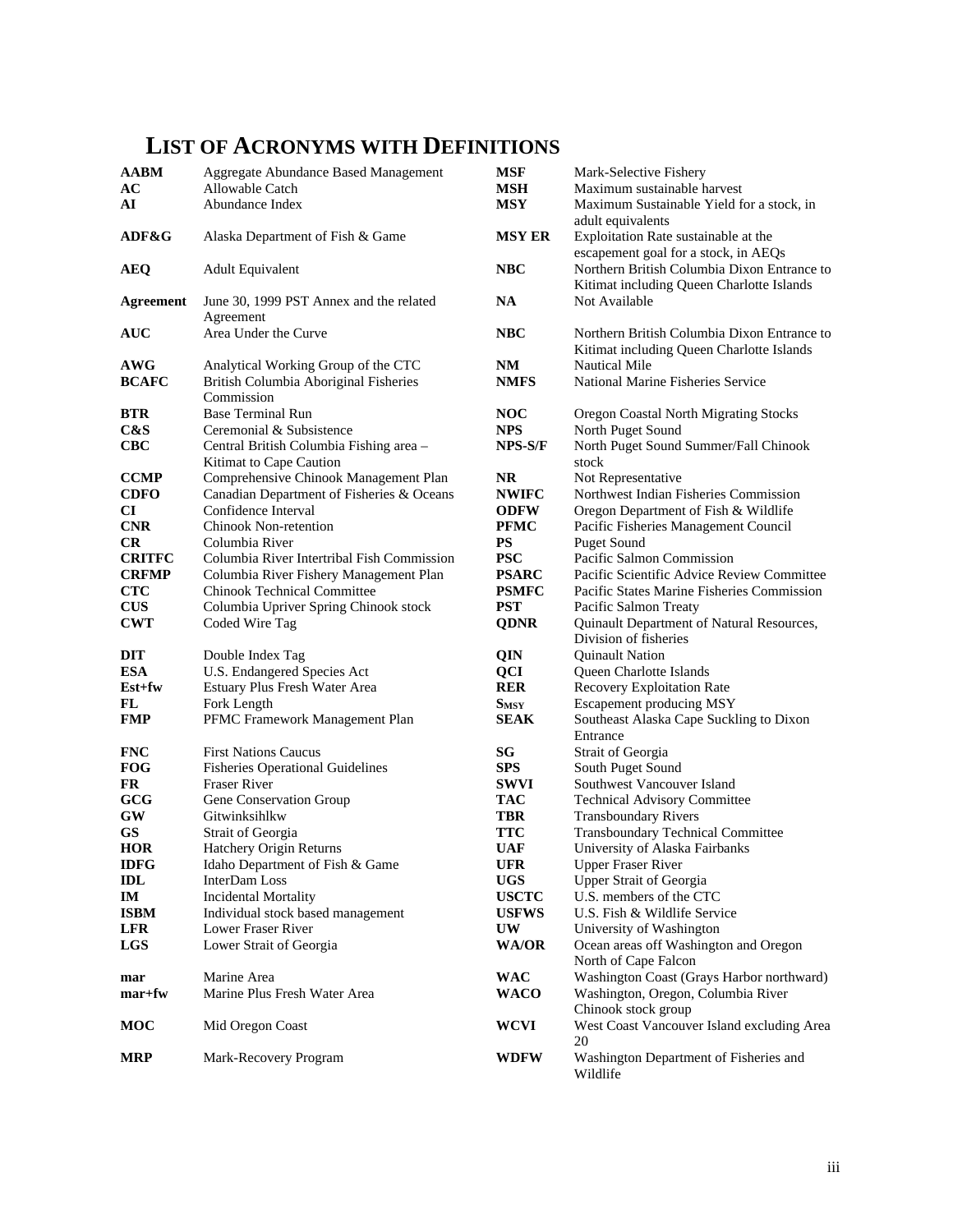# **TABLE OF CONTENTS**

| $\mathbf{1}$   |  |
|----------------|--|
| 1.1            |  |
|                |  |
| $\overline{2}$ |  |
| 2.1            |  |
| 2.2            |  |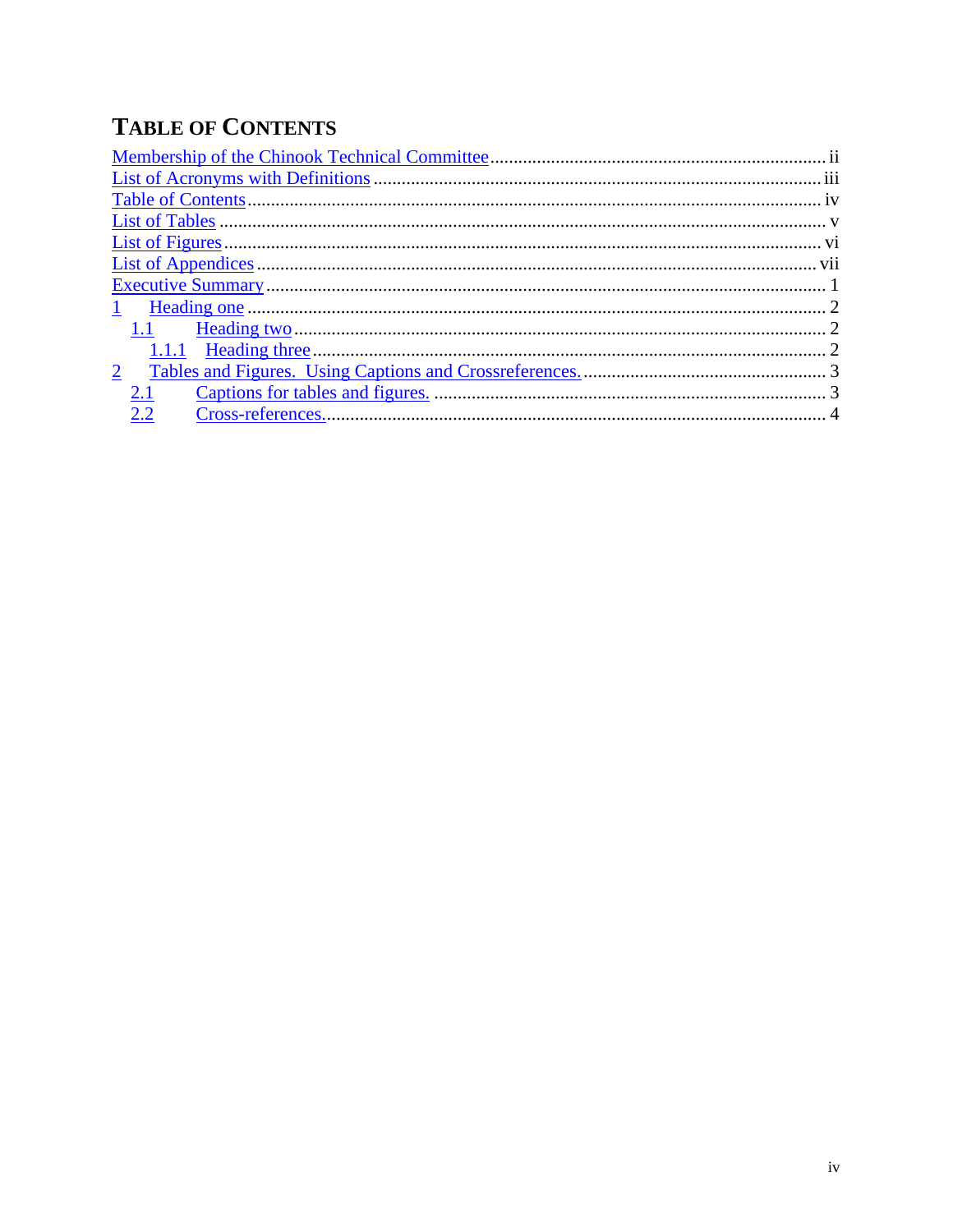# **LIST OF TABLES**

| $T-1.1$ . |  |
|-----------|--|
|           |  |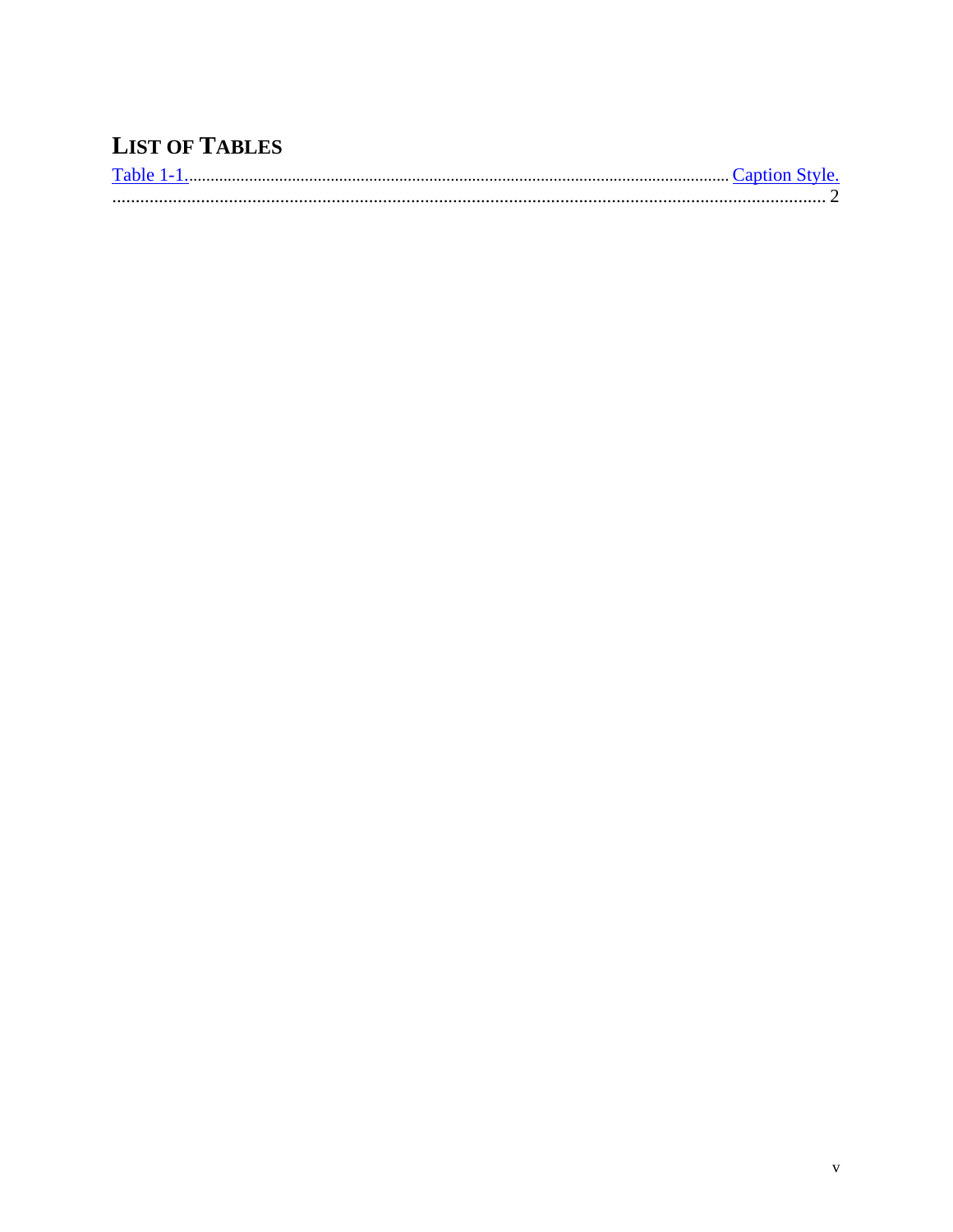# **LIST OF FIGURES**

| Figure 3-1. |  |
|-------------|--|
|             |  |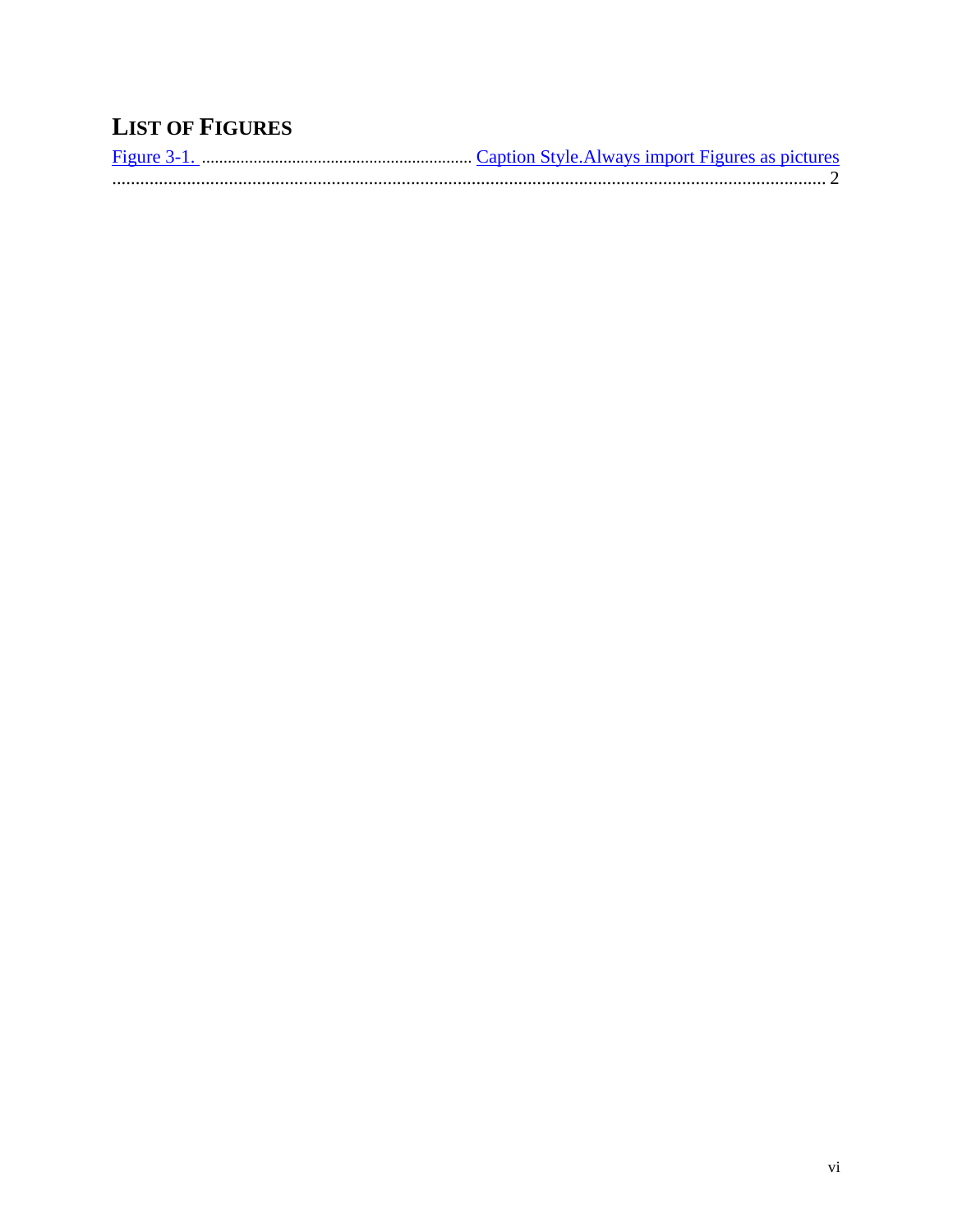# **LIST OF APPENDICES**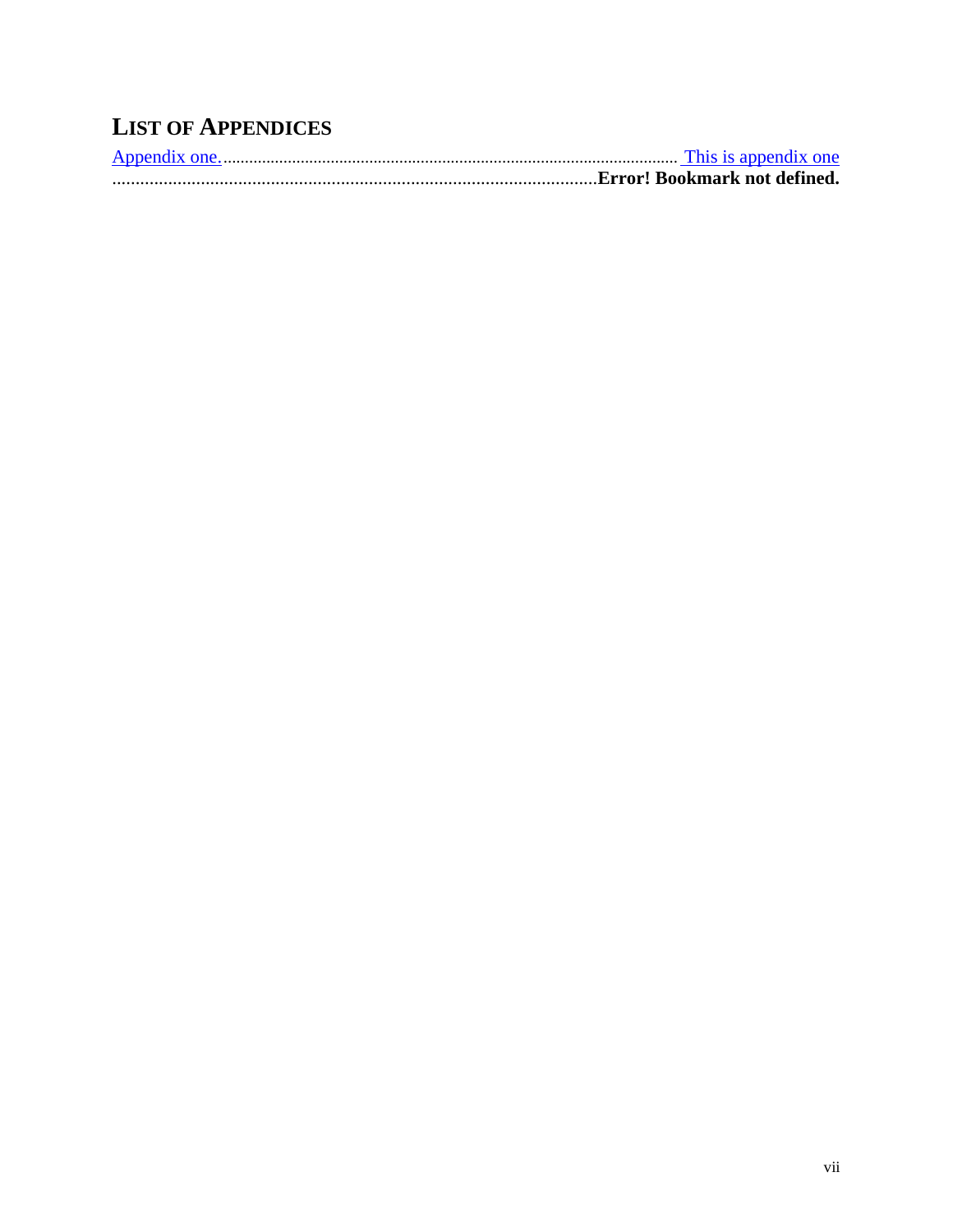# **EXECUTIVE SUMMARY**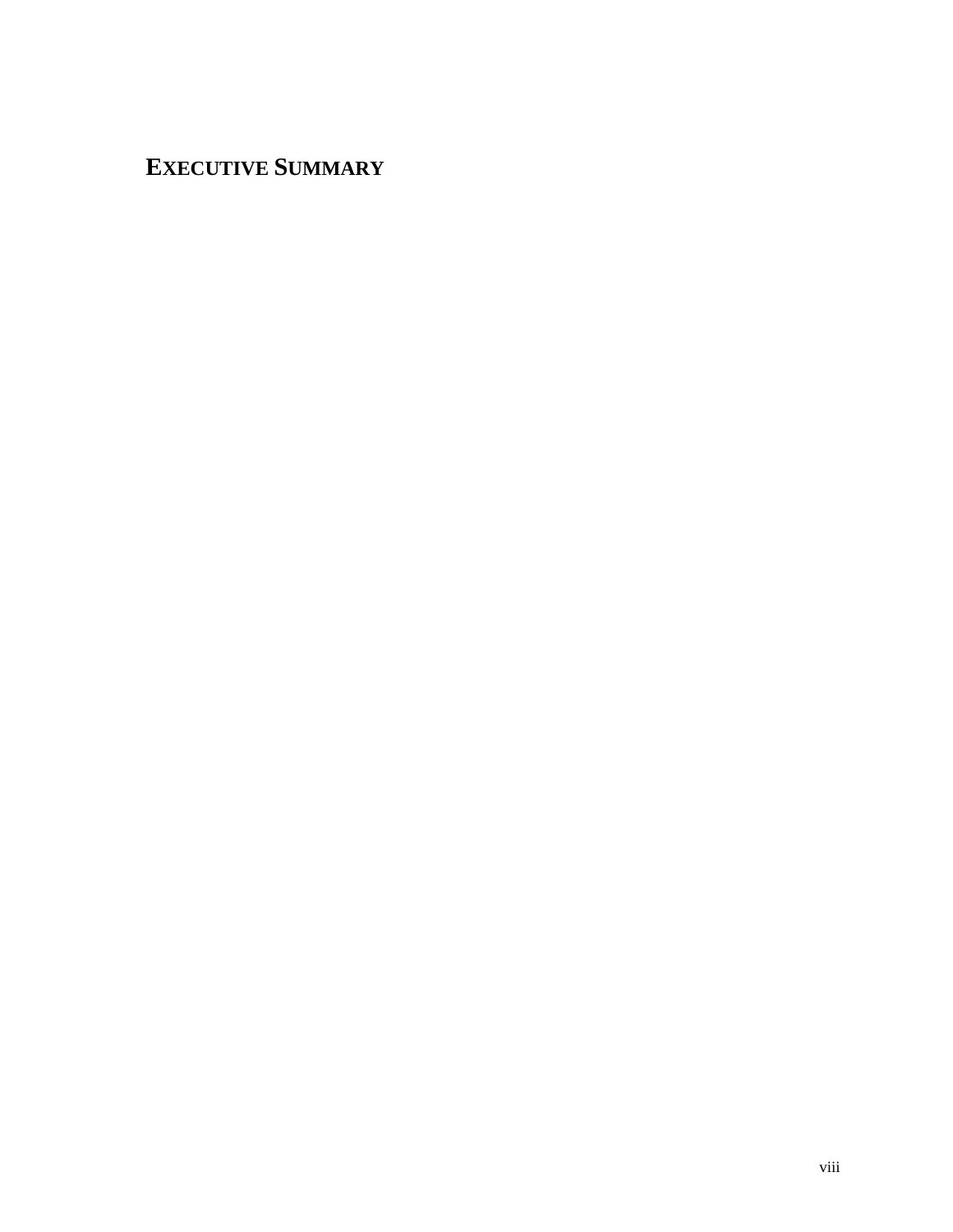## **HEADING ONE**

# *1.1 Heading two*

## **1.1.1 Heading three**

*1.1.1.1 Heading four*

#### 1.1.1.1.1Heading five

All regular text should use Normal Style

A list in text should be formatted as List in Text

This is a List in Text List in Text Continued

An equation should be formatted with Equation style

$$
BYEXP_{BY,F} = \frac{\sum_{a=Minage}^{Maxage} \left( \sum_{f \in \{F\}} TotMorts_{BY,a,f} * AEQ_{BY,a,f} \right)}{\sum_{a=Minage}^{Maxage} \left( \sum_{f=1}^{Numfisheries} TotMorts_{BY,a,f} * AEQ_{BY,a,f} + Esc_{BY,a} \right)}
$$
Equation 0.1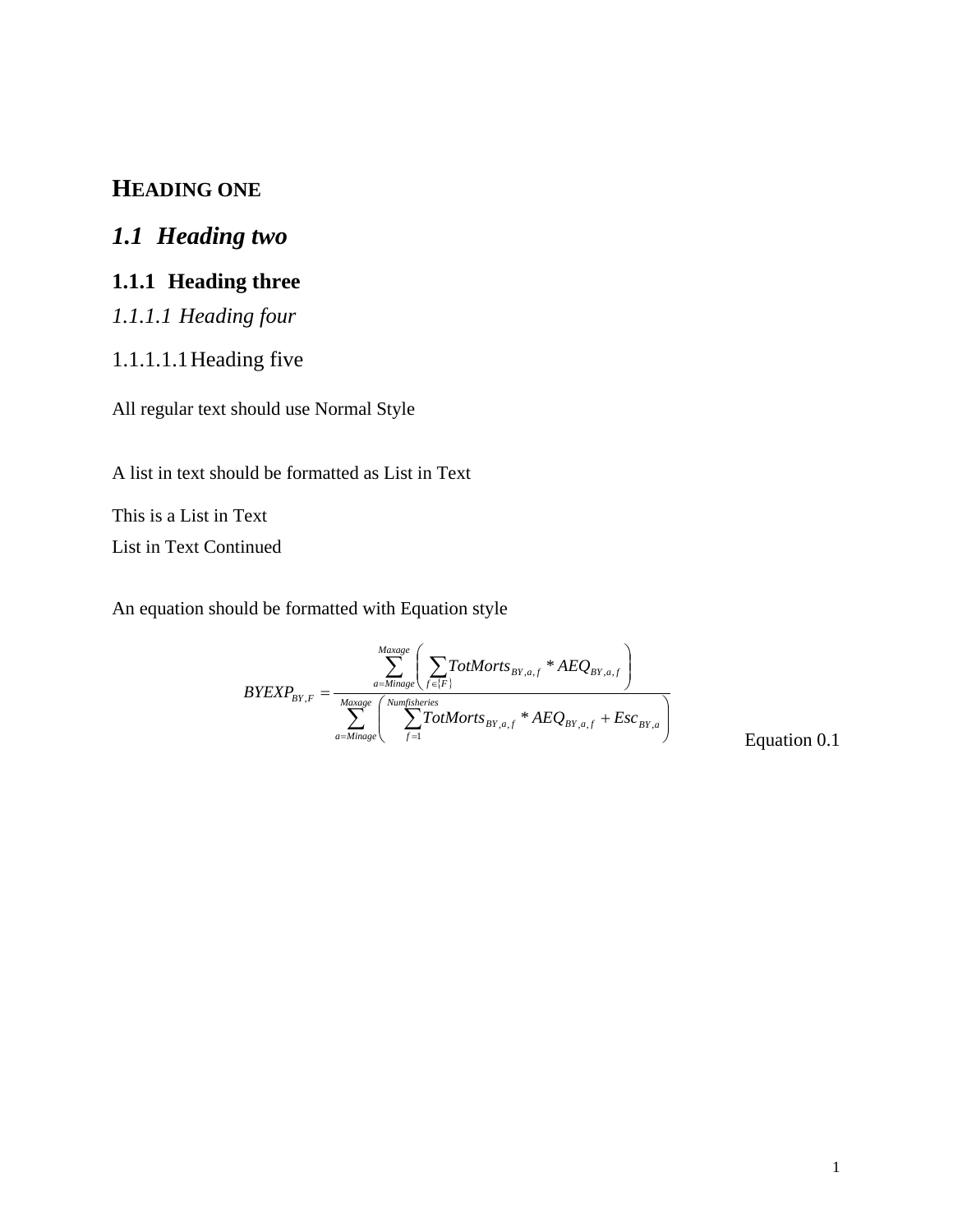## **TABLES AND FIGURES. USING CAPTIONS AND CROSSREFERENCES.**

# *1.2 Captions for tables and figures.*

**Insert Caption** with label Figure or Table. Numbering should include Chapter number.

Use **Caption style** with a tab after the label & number for the table or figure label formatting

<span id="page-18-0"></span>Table 0-1. Caption Style. Never import a Table as a picture, unless absolutely necessary. It should

| <b>Bold Labels</b> | And light gray highlight | In Table header | <b>Rows</b> |  |
|--------------------|--------------------------|-----------------|-------------|--|
|                    |                          |                 |             |  |
|                    |                          |                 |             |  |
|                    |                          |                 |             |  |

<span id="page-18-1"></span>

Figure 0-1. Caption Style. Always import Figures as pictures